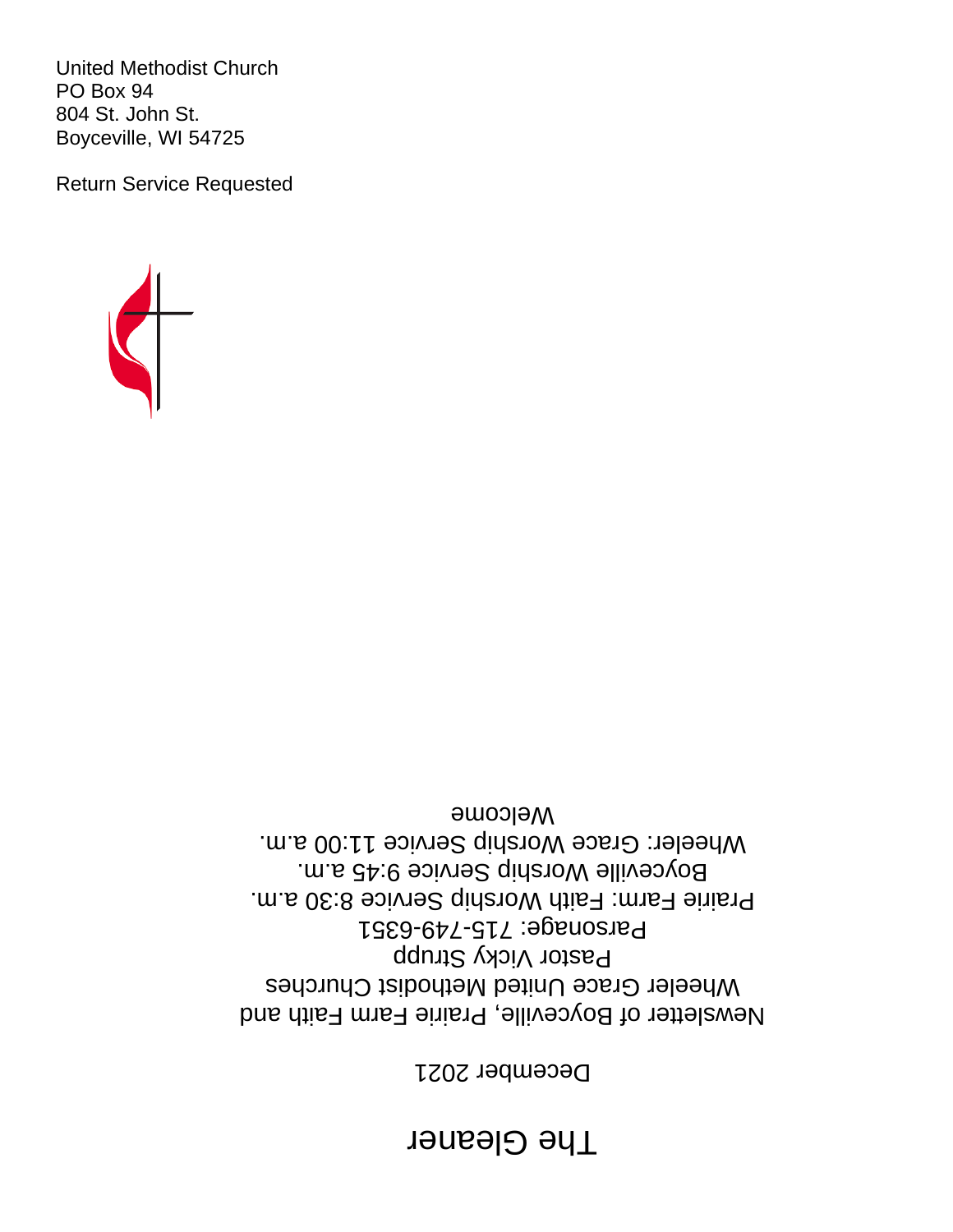Dear Friends,

The first Sunday of Advent marks the beginning of the Christian year. In secular circles, it is considered a "countdown to Christmas," but it has a much deeper meaning. It's a time of waiting, as we remember God's drawing near to us in Jesus Christ. More than that, we rejoice in the truth that Jesus will come again to restore his creation!

Thomas Troeger's song View the Present Through the Promise explains it beautifully:

View the present through the promise Christ will come again Trust despite the deepening darkness Christ will come again Lift the world above its grieving Through your watching and believing In the hope past faith's conceiving Christ will come again

Probe the present with the promise Christ will come again Let your daily actions witness Christ will come again Let your loving and your giving And your justice and forgiving Be a sign to all the living Christ will come again

Match the present to the promise Christ will come again Make this hope your guiding premise Christ will come again Pattern all your calculating And the world you are creating To the advent you are waiting Christ will come again

This Advent, may we find our deepest hope, knowing that though he is with us through the power of the Holy Spirit, one day, Christ will indeed come again in glory. Hallelujah!

Grace and peace,

Pastor Vicky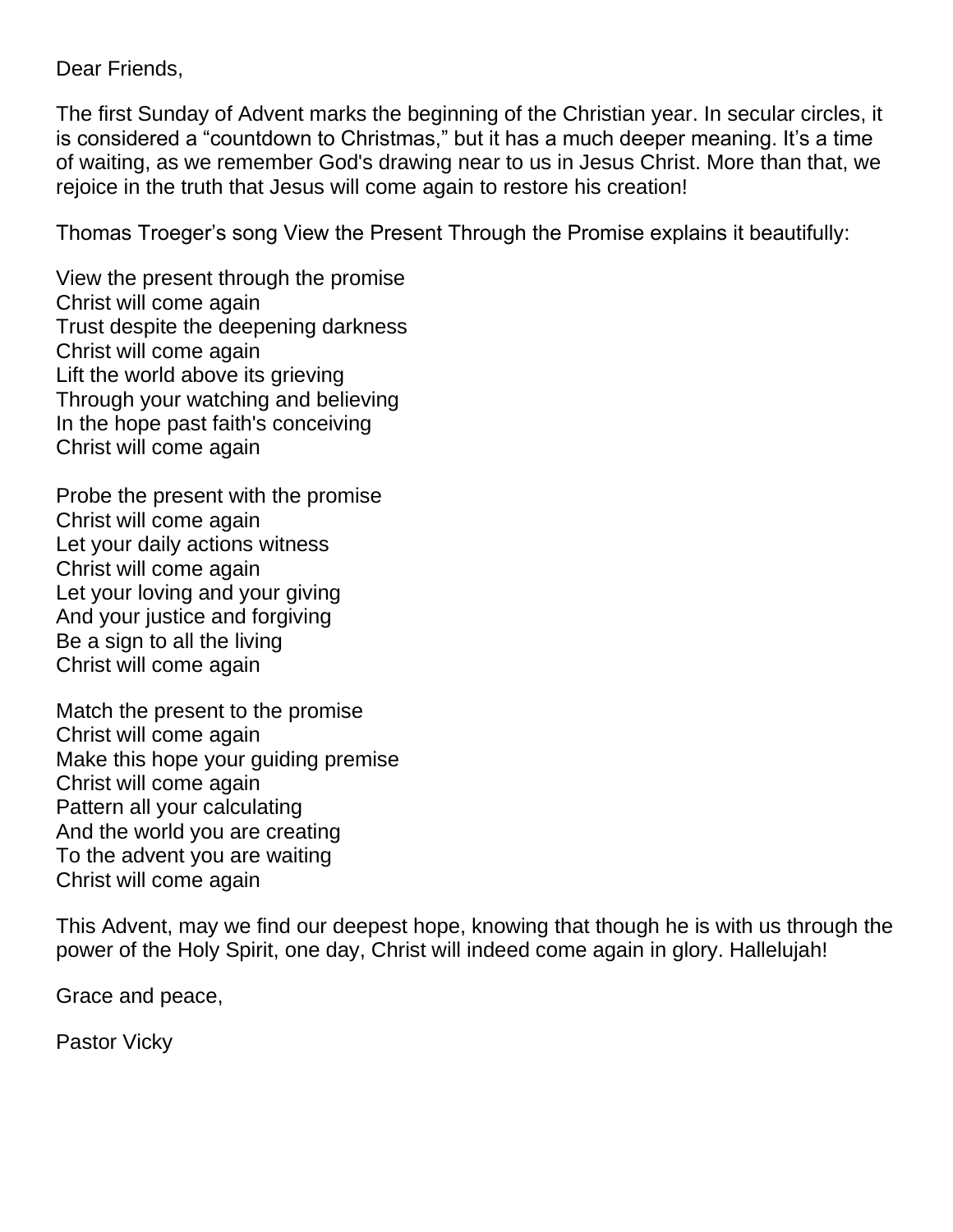Dear Church Family,

Our 5th Sunday worship was a wonderful experience! Thanks to all who participated, with food, music, skits and your presence. Also, thank you for the lovely card and delicious Pastor Appreciation cake.

Looking forward to the next 5th Sunday-- January 30th, 2022.

I am so grateful to serve your churches!

Pastor Vicky



READERS NEEDED!

It's Advent! If you've been thinking about a way to get a taste of reading Scripture, I invite you to do an Advent candle lighting reading, OR a reading for Christmas Eve. We'll need multiple readers for our Lessons and Carols services. My contact info is in the Gleaner and in the bulletins. Hope to hear from you! Pastor Vicky

#### **Sermon by Phone**

The Boyceville church is offering a Sermon by Phone service. Each week you can call into our Sermon by Phone telephone number and listen to the scripture reading and sermon. The phone number is 715-309-5114. This is a Menomonie number, and it is a local phone number for Boyceville and Wheeler. There is no charge to listen to the sermon. The sermon will be available to call Sunday after 8 am. Each service will be available till the following Saturday afternoon. If you have any questions call Marguerite at 715-651-7880.

Sermon by Phone - call 715-309-5114. The message will change each week, but the phone number stays the same.



#### **Gleaner Deadline**

Gleaner news is due Tuesday, December 21st. Please contact Tammy Nelson at 715-505-2657 or [rtsmnelson@hotmail.com](mailto:rtsmnelson@hotmail.com) with your news. Thanks.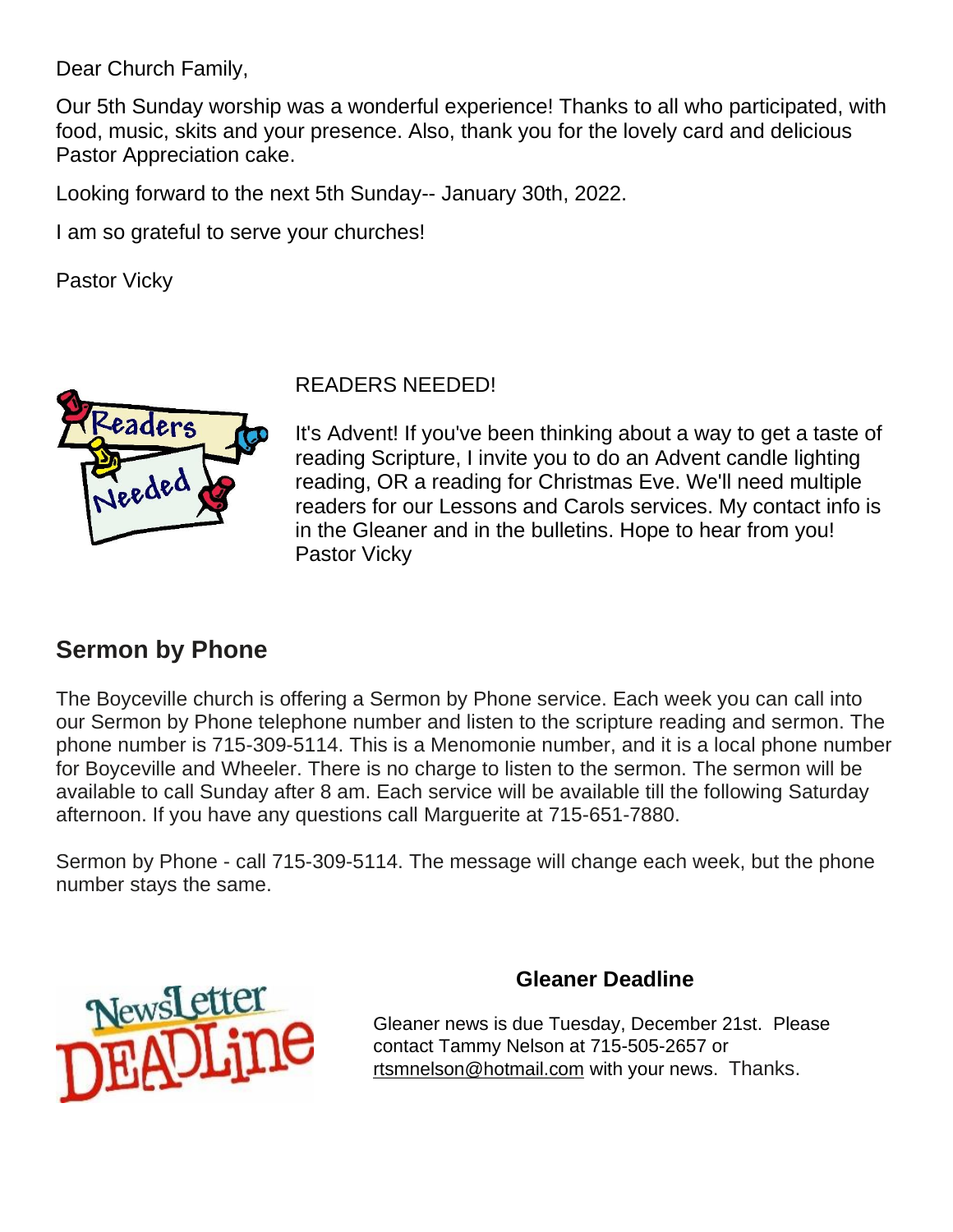

Mark your calendars!

Join us for a Confirmation planning meeting on Wednesday, December 8th at 5 pm at the Boyceville United Methodist Church! We'll enjoy pizza and conversation and maybe even some music.

We're looking for youth (8th grade and up), adults who may be interested in mentoring the youth, adults who would consider supporting us with prayers, snacks, etc. Anyone who wants to brush up on what it means to be a United Methodist Christian is welcome!

Questions? Call Carol @ 715.714.7353 or Pastor Vicky @ 715.404.5284



## *Birthdays and Anniversaries in December*

- 
- 5 Thomas Dummer 17 Kevin Smith
- 6 Dianne Dummer 17 Gail Mitchell
- 
- 
- 
- 
- 
- 11 Eric Carufel
- 13 Julia Hoff
- 4 LaVonne Nelson 16 Sharon Zachow
	-
	-
- 8 Karen Wreford 21 Merlyn & Shirley Jones (anniv)
- 9 Mark Vos 24 Brooke Salsbury
- 10 Kirstin Dummer 26 Louise Roemhild
- 11 Jordan Carufel 27 Shellie Dean
- 11 Mary Barstad 30 Gary & Gloria Kahl (anniv.)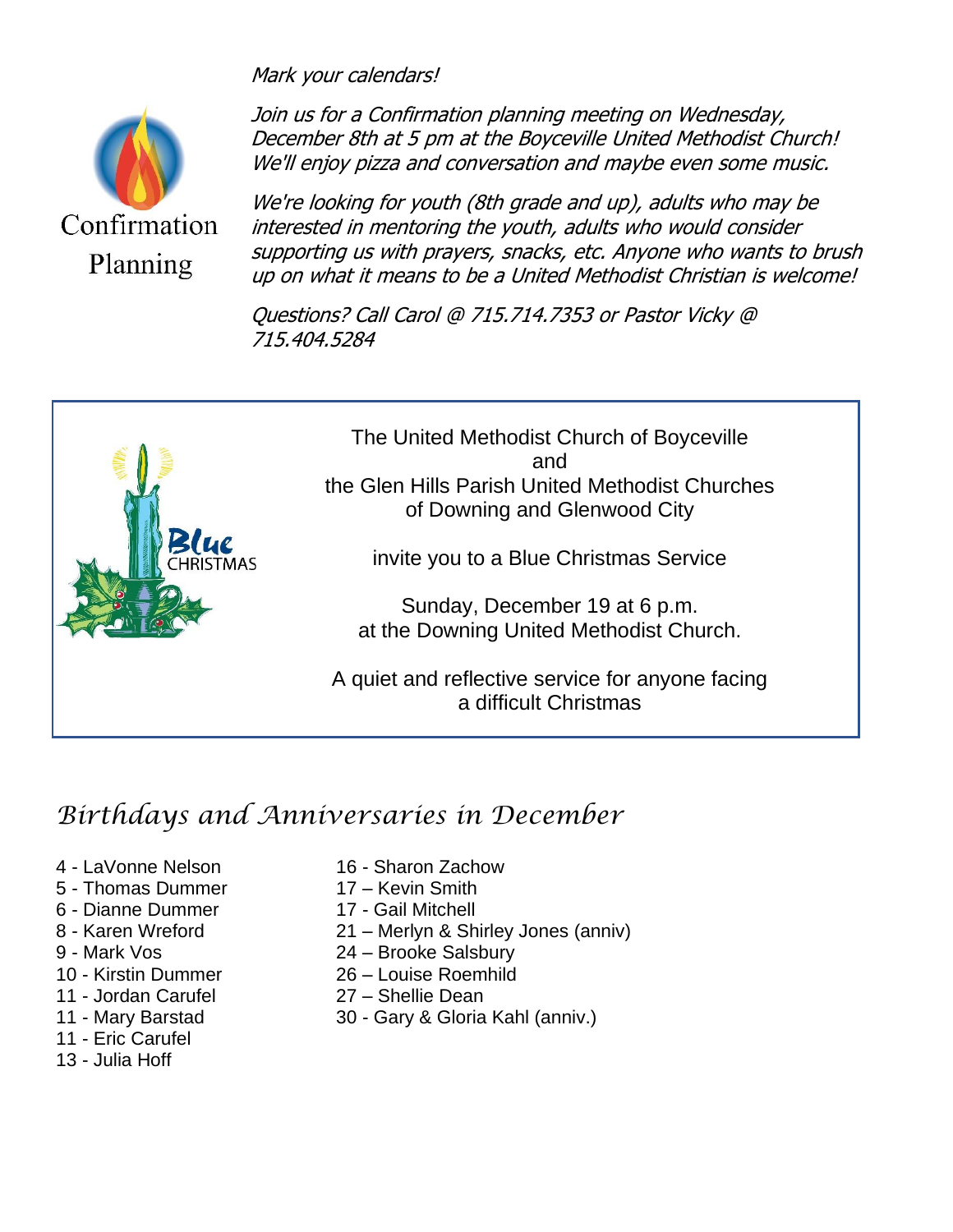## *Scripture Readers for Boyceville*

|             | Reader                |  |
|-------------|-----------------------|--|
| November 28 | Earl Blodgett         |  |
| December 5  | Merlyn Jones          |  |
| December 12 | <b>Glenise Thomas</b> |  |
| December 19 | Doreen Olson          |  |
| December 26 | <b>Carol Cherney</b>  |  |

### **Boyceville Coffee Time**

Coffee and cookies will be served at Boyceville on Sunday, December 12<sup>th</sup> and 26th after the worship service. Sonya Zebro and Jennifer Hall will serve on the 12<sup>th</sup> and Carol Cherney and Doreen Olson will serve on the 26th.



## **Angel Tree**

The Boyceville mission project for December is the Angel Tree. We will be sponsoring 10 children through WestCap. The tree with its tags should be up at the end of November. Donations are appreciated if you don't care to shop. There will be three tags for each child, two with needs like clothing, and one with wants - the fun stuff. Thank you for helping to make Christmas brighter for the children and their families. Tags are at the church. All gifts need to be returned to the church by Sunday, December 5th.

## **Las Posadas**

Las Posadas is Friday December 3rd at 5:30 pm. We will meet at the Boyceville church and then progress to various homes for the sharing of the Christmas Story in words and song. There will also be a progressive dinner of appetizers, salads, soups and desserts. All are invited to join the gathering. We would like to extend a special invitation to the members of our sister churches, Faith and Grace, to join us. If you would like to bring food for one of the stops let Marguerite or Doreen know.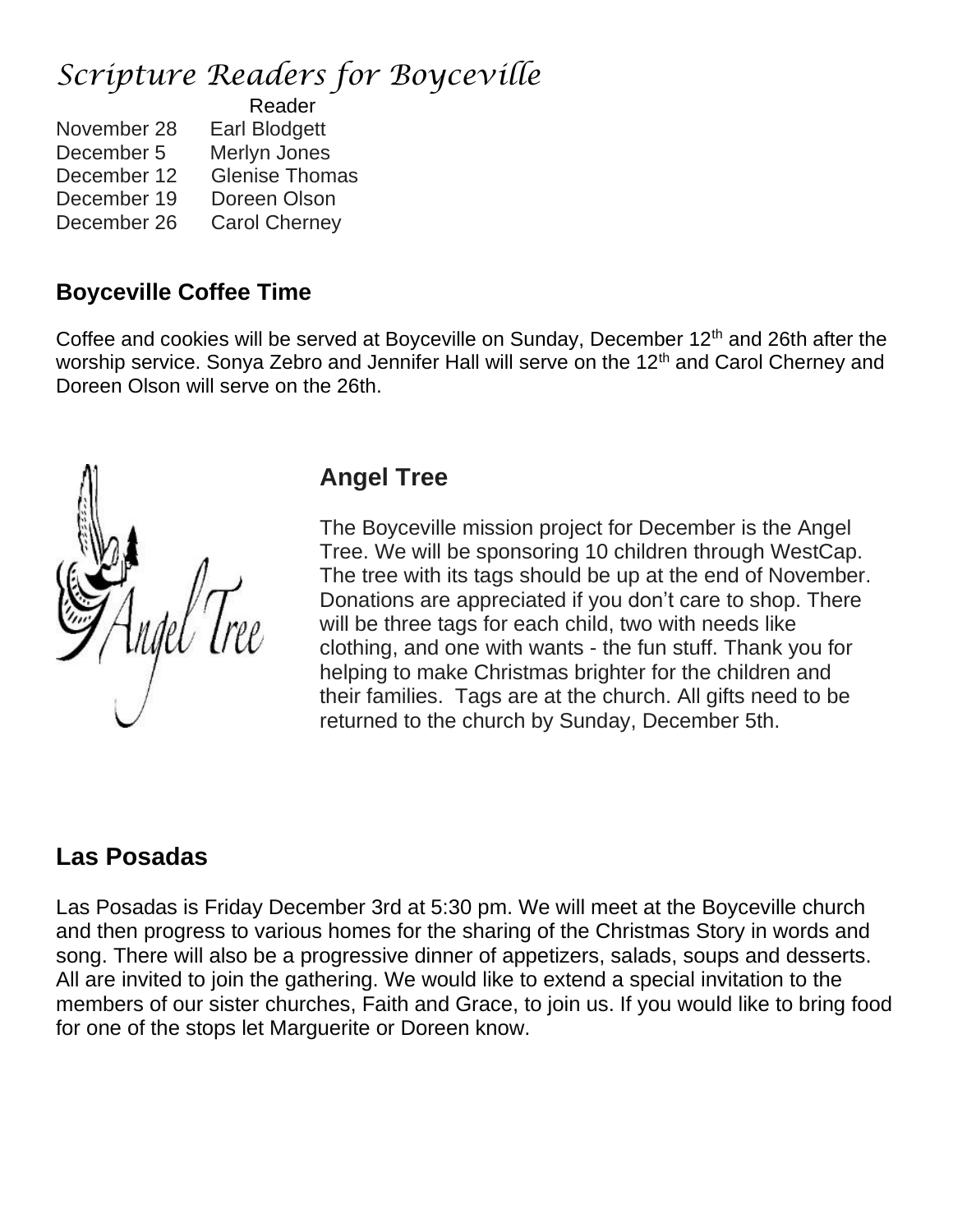

On December 24<sup>th</sup> there will be a Christmas Eve Service at 4 p.m. at the United Methodist Church of Boyceville and a service at 7 p.m. at Prairie Farm: Faith United Methodist Church.



Gary Kahl Parker Knutson Chloe Howey **Rex Nicholson** Gloria Kahl Jeanna Hollister Shelby Bauer **Amanda Roper** Family & Friends of Dawn Zebro Family & Friends of Wesley Danovsky Honduras Mission Food Harvest Ministry Coat Closet Our shut-ins & those in nursing homes

A reminder: Please remember our shut-ins with calls and cards. **Please keep our prayer list current by letting Pastor Vicky or Tammy know when names should be added or removed**.



THANK YOU

To Carol Cherney, for blessing us with your presentation of Rachel, the Syrophoenician woman, on November 14th! It was a thought-provoking message, and we are inspired to live our faith BOLDLY.

God bless you!

Pastor Vicky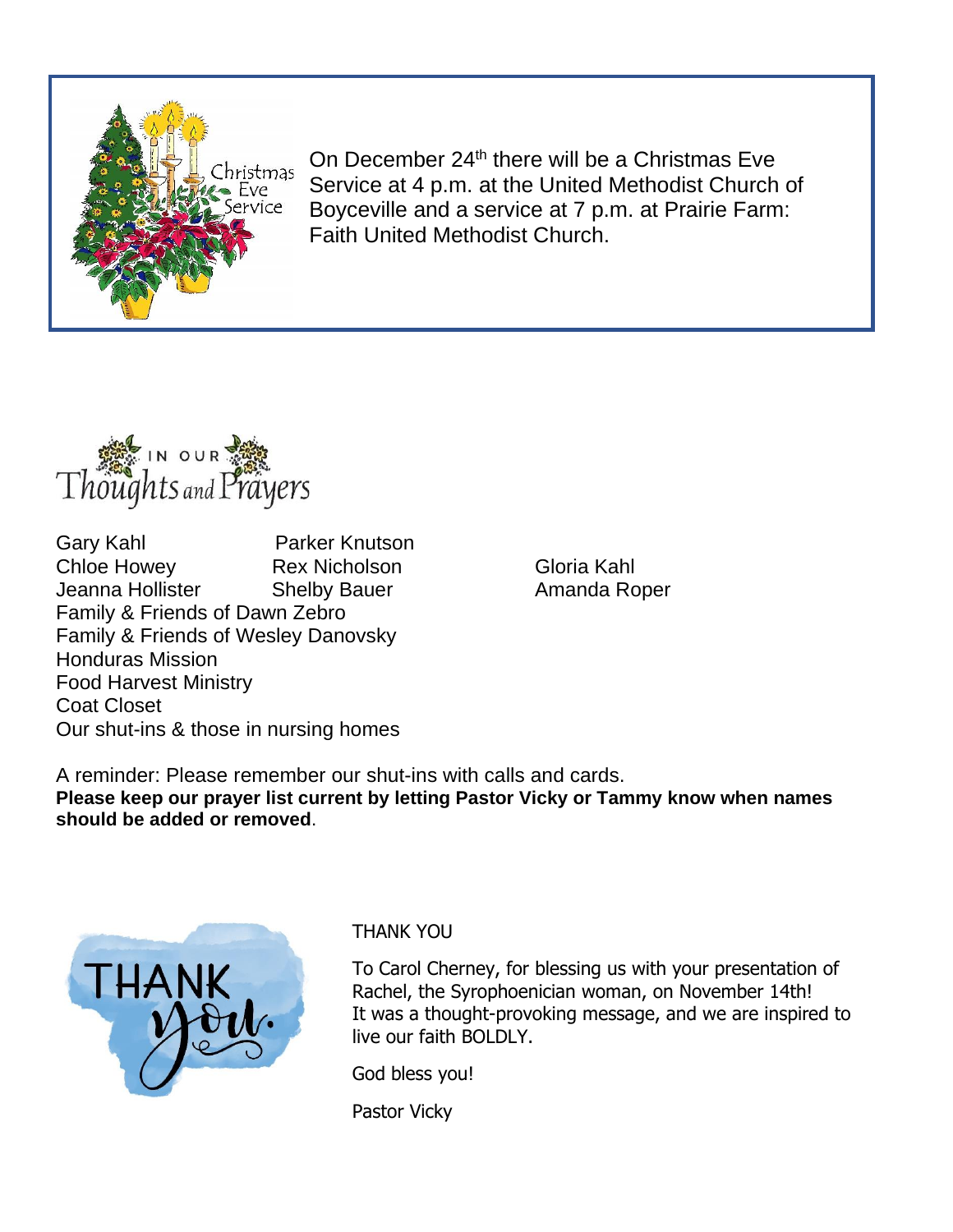

And it came to pass in those days, that there went out a decree from Caesar Augustus, that all the world should be taxed. And all went to be taxed everyone into his own city. And Joseph also went up from Galilee, out of the city of Nazareth, into Judea, unto the city of David, which is called Bethlehem; because he was of the house and lineage of David. To be taxed with Mary his espoused wife, being great with child.

And so it was, that, while they were there, the days were accomplished that she should be delivered. And she brought forth her firstborn son, and wrapped him in swaddling clothes, and laid him in the manger; because there was no room for them in the inn.

And there were in the same country shepherds abiding in the field, keeping watch over their flock by night. And, lo, the angel of the Lord came upon them, and the glory of the Lord shone round about them; and they were sore afraid. And the angel said unto them, Fear not: for, behold, I bring you good tidings of great joy, which shall be to all people. For unto you is born this day in the city of David a Savior, which is Christ the Lord. And this shall be a sign unto you; ye shall find the babe wrapped in swaddling clothes, lying in a manger. And suddenly there was with the angel a multitude of the heavenly host praising God, and saying, Glory to God in the highest, and on earth peace, good will toward men.

And it came to pass, as the angels were gone away from them into heaven, the shepherds said one to another, Let us now go even unto Bethlehem, and see this thing which is come to pass, which the Lord hath made known unto us. And they came with haste, and found Mary, and Joseph, and the babe lying in a manger. And when they had seen it, they made known abroad the saying which was told them concerning this child. And all they that heard it wondered at those things which were told them by the shepherds. But Mary kept all these things and pondered them in her heart. And the shepherds returned, glorifying and praising God for all the things that they had heard and seen, as it was told unto them.

Luke 2:1-20 KJV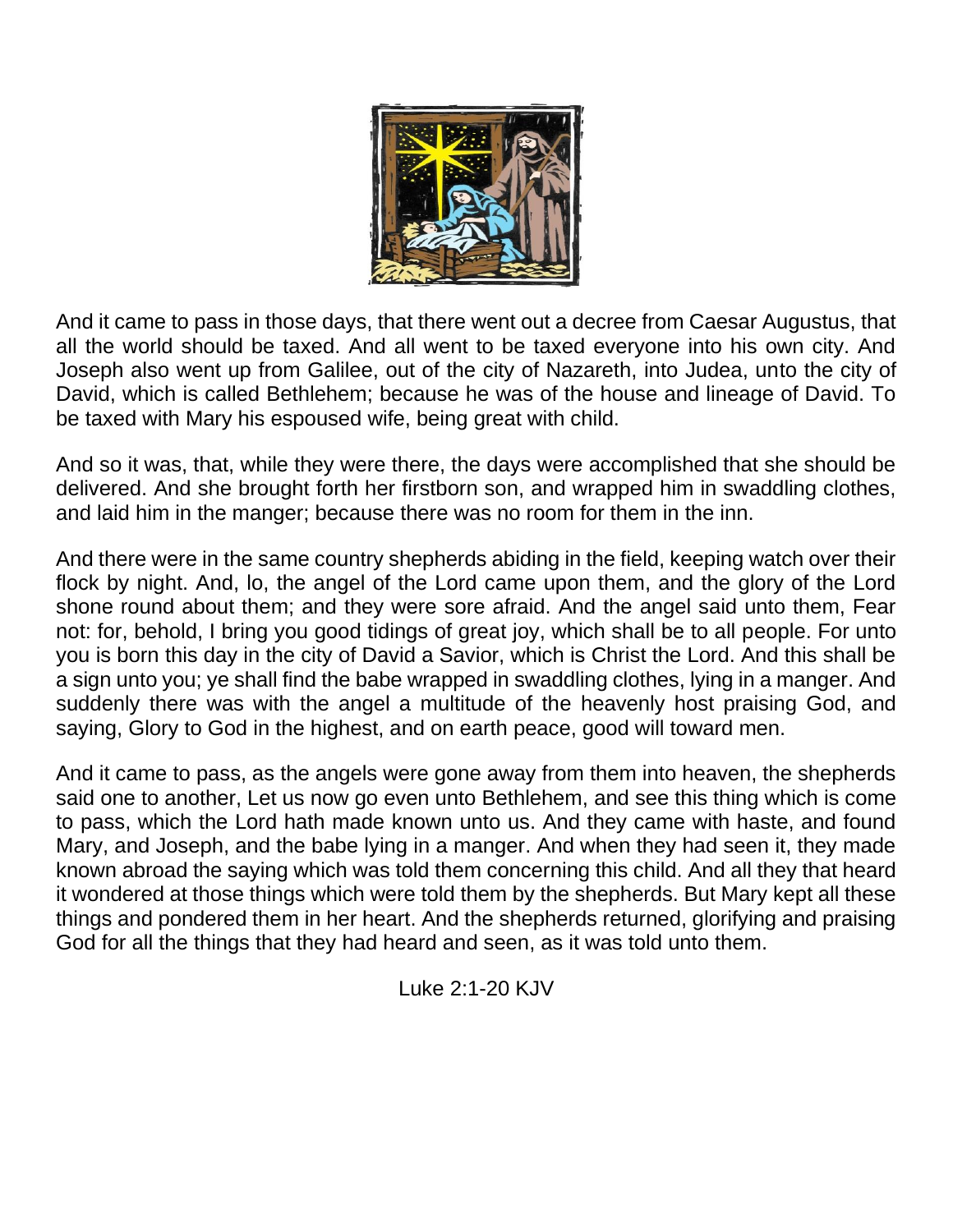## *Faith United Methodist Church News for December*

#### Worship Service at 8:30 am

#### Thank you:

- To all who helped decorate the tree, sanctuary, and basement.
- To a non-member for a donation for postage for sending the Gleaner.
- To lay readers: Roxanne White, Bill Wiseman, Leslie Frisle, and Robin Burke.
- To coffee servers: Roxanne White, Robin Burke, and Leslie Frisle.

| <b>Lay Reader</b>   | Greeter/Usher | <b>Coffee/Snack</b>                                                                                                            |
|---------------------|---------------|--------------------------------------------------------------------------------------------------------------------------------|
| <b>Robin Burke</b>  |               | <b>Robin Burke</b>                                                                                                             |
| Frisle              |               | Ila Knutson                                                                                                                    |
| <b>Bill Wiseman</b> |               | Open                                                                                                                           |
| Roxanne White       |               | <b>Roxanne White</b>                                                                                                           |
|                     |               |                                                                                                                                |
| Open                |               | Open                                                                                                                           |
|                     |               | <b>Robin Burke</b><br>Open<br><b>Bill Wiseman</b><br>Roxanne White<br>Christmas Eve Candlelight Advent Wreath Frisle's<br>Open |

#### *Faith United Methodist Women*

Faith United Methodist Women met on November 5<sup>th</sup>. After the business meeting, we had our World Thank Offering program, led by Robin Burke. We did our Mission Today report and planned our calendar for 2022. It was decided to have potluck lunch at our next meeting on December 3<sup>rd</sup>. Lunch will be at 12:30 p.m. We will have a short business meeting since we will not have another until March. Everyone is to bring something for the program.